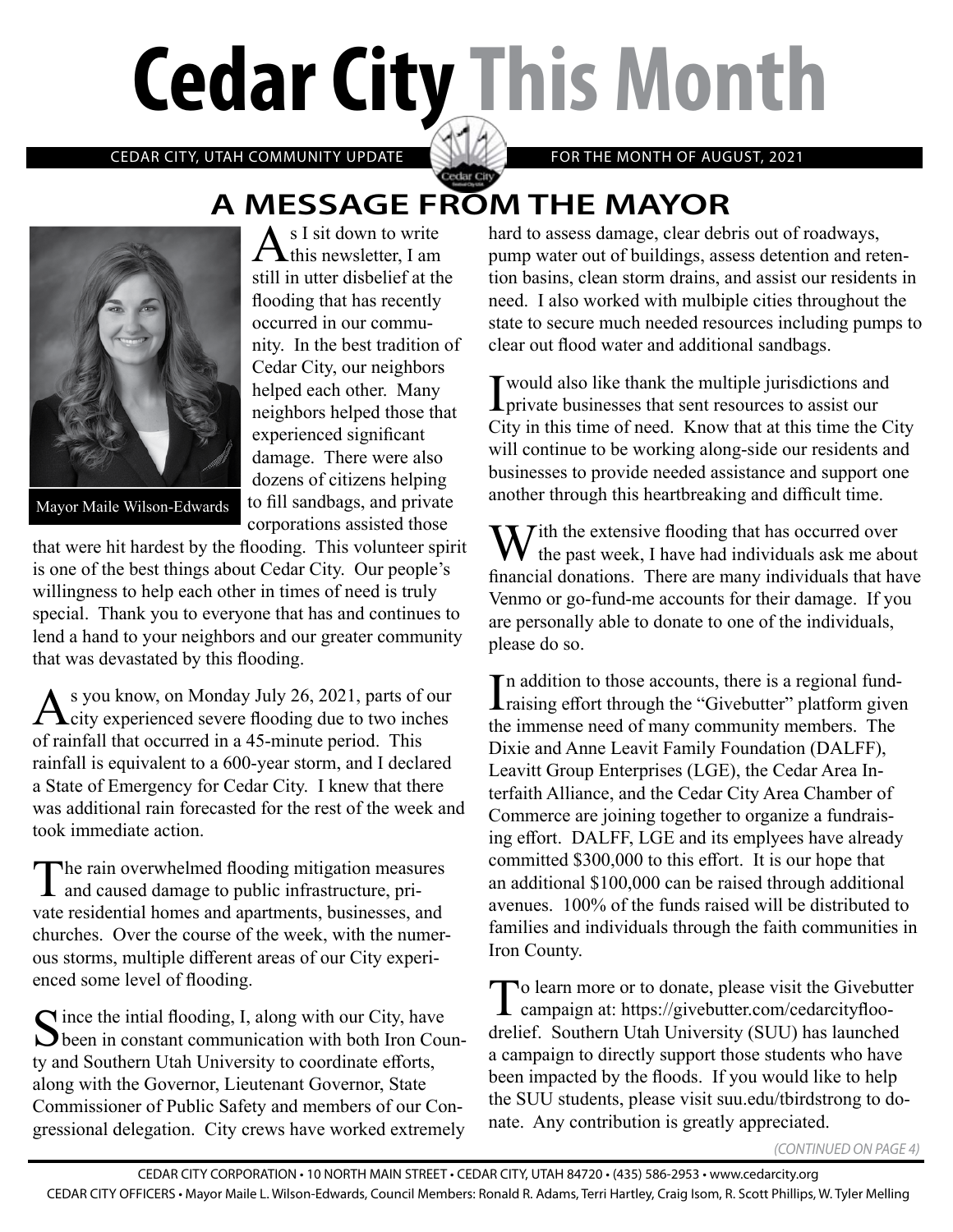

### **PUBLIC WORKS NEWS**

#### **WATER:**

Even with all the rain we have received, according to the U.S. Department of Agriculture, we are still in the "Extreme Drought" category. Even though we have seen some improvement, according to the USDA: "We still have a very serious drought situation in the long-term and that includes groundwater reserves and low reservoir levels. The drought is not going to be cured by a couple of weeks of heavy rain." Please remember that voluntary watering restrictions – even numbered addresses watering on Monday, Wednesday and Friday; odd numbered addresses watering on Tuesday, Thursday and Saturday with no watering on Sunday – are still in place along with the City Ordinance #37- 7-1 which restricts watering between the hours of 8:00 AM and 6:00 PM. The city ordinance runs from April 1 – October 31 annually. Please remember to be water conscious. Check out the following websites: www.conservewater. utah.gov; www.slowtheflow.org; or www.waterwiseutah.org for information on water conservation.

#### **SOLID WASTE:**

There are many items that the city garbage trucks are not able to pick up, such as furniture, televisions, appliances, carpet, construction materials like brick, lumber, fencing, etc., tires, toilets, lawn mowers, rocks, metal poles, trampolines, etc. If you fill your can with dirt, it may be too heavy for the truck to pick it up. We are equipped to pick up residential household trash. Other materials can damage the trucks. You can dispose of these types of items at the Iron County Landfill. The landfill is located at 3127 North Iron Springs Road. If you have any questions about hours of operation, fees or anything else related to the landfill, please call them at 435-865-7015.

Please have your cans out by 7:00 AM on your pick-up day, and make sure there is at least 3-feet between cans and other objects, such as vehicles, trailers, other cans, etc..

If you have any questions about trash pickup for holidays or are new to the area and have questions about your trash pickup, please call us at 435-586-2912.



The American Red Cross has been an integral part of the relief and recovery process from this natural disaster. Not only by providing shelter to those residents whose homes became uninhabitable by flood water, but providing necessities and resources to help them get back on their feet. It may be overwhelming for most people to see the damage that was caused and feeling like you don't know where to begin. Luckily, there are steps you can take to begin the process. Here are some tips from the Red Cross that you can use to help the process run smoothly.

# rugs, items that are not thoroughly dried can sprout mold and mildew.

**American** \* Your first task in addressing water damage is to remove any water that remains. That means Red Cross pumping out standing water and drying out waterlogged surfaces.

Water damage is not just unsightly and unsanitary – it can also be dangerous. From wallboards to

\* Pump out flooded basements gradually to avoid structural damage. If the water is pumped out completely in a short period of time, pressure from water-saturated soil on the outside could cause basement walls to collapse.

\* Bring all soft items outside if possible – sunlight and wind will help them dry faster.

\* Throw out items that have absorbed water and cannot be cleaned or disinfected. This includes mattresses, carpeting, cosmetics, stuffed animals and baby toys.

\* Remove all drywall and insulation that has been in contact with flood waters.

\* Consider removing vinyl floor coverings and tile to allow the substructures beneath or behind them to dry.

\* Keep the windows open and run fans – or keep them shut and run dehumidifiers – to pull moisture out of wood floors and subfloors, beams, doors, etc.

\* Be patient. Depending on the level of water damage incurred, it can take weeks or months for your home's structural elements to be thoroughly dried. Only then should you replace drywall, carpets and other floorcoverings.

\*\*For more information, contact the American Red Cross at (801)323-7013 or vis them online at www.redcross.org.\*\*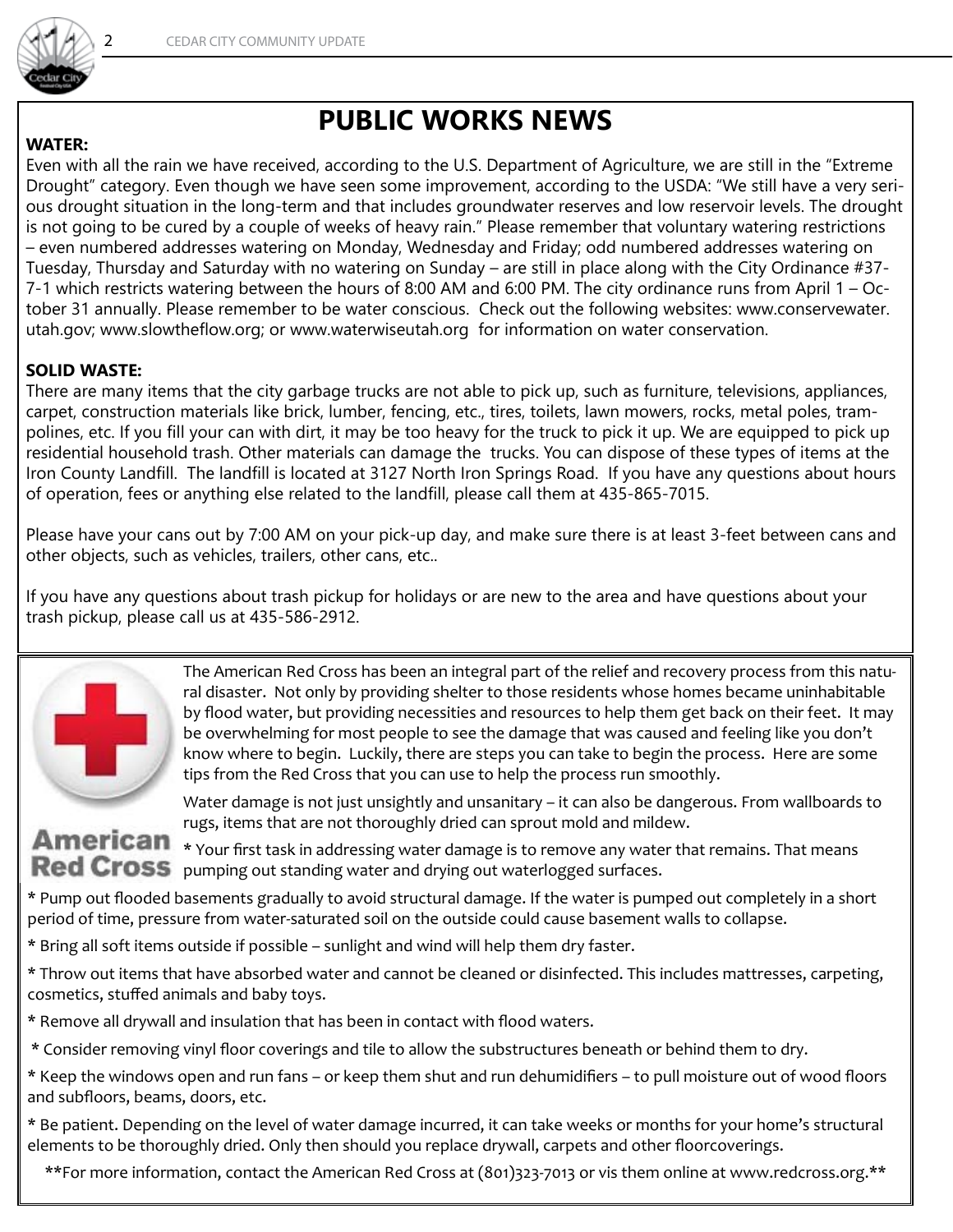

The 16th Anniversary Cedar Livestock & Heritage Festival will be held on October 29th and 30th at the Cross Hollow Event Center, located at 11 N. Cross Hollow Rd, Cedar City. There will be Tractor Pulls, Antique Cars, Draft Horse Pulls, Lamb Burgers, Ranch Rodeo, Quilt Show, and more! You will not want to miss the memorable Sheep Parade on Saturday, October 30th!

Be sure to check www.cedarlivestockfest.com for updates and a list of daily events and times.

One of the Livestock's biggest fund raisers are the wooden sheep you see decorated around town. They are \$300 to pur-

chase. If you would like one for your business or residence, you can contact Diane Janes at (435)590-2067 or by email at dianemjanes@gmail.com. ORDERS ARE DUE SEPT. 1ST!! Supplies are limited, so get your order in quick before they're gone!



The Iron County Fair is back again this year and will be held during Labor Day weekend, September 2nd – 6th. Each year, the Fair has a theme and this year it is very befitting for a year that has strengthened us in so many ways, "Tough Enough….". I think we all have proven just how tough we really are and were made to be. "Tough Enough" to persevere during a time of ever-changing regulations; "Tough Enough" to stay tightly bonded during a time we felt most weakened; "Tough Enough" to become a stronger community than when we began. You, the residents of Iron County, are what makes Cedar City the best place to live, work and play.

The Iron County Fair is a long-lasting tradition that has been bringing families, friends and neighbors together for nearly 150 years. This year, the Iron County Fair have many events planned that will appeal to all ages, which include horse races, equestrian events, rodeo, carnival, exhibits, car show, live entertainment, Miss Iron County Fair pageant, and Labor Day parade. Come enjoy amazing exhibits made by some very talented residents of Iron County, and plenty of delicious carnival and fair food to satisfy your appetite. All events are held at the County Fair Grounds in Parowan. Admission to the fair is FREE; however, events in the Grand Stands such as the rodeo, mud bog, demolition derby, etc…do have an admission fee. You can reserve a seat to each event for \$20, or purchase advanced tickets at a reduced price. For more information or for a daily schedule, contact the Iron County Fair at (435) 477-8380 or visit www.IronCountyFair.net.



**CEDAR CITY** 

**ESTIVAL** 

**NTERN** 



**OUTDOOR MOVIE BRING CHAIRS & BLANKETS** 

TICKETS \$3 @ CEDARCITY.ORG/LANTERNFEST